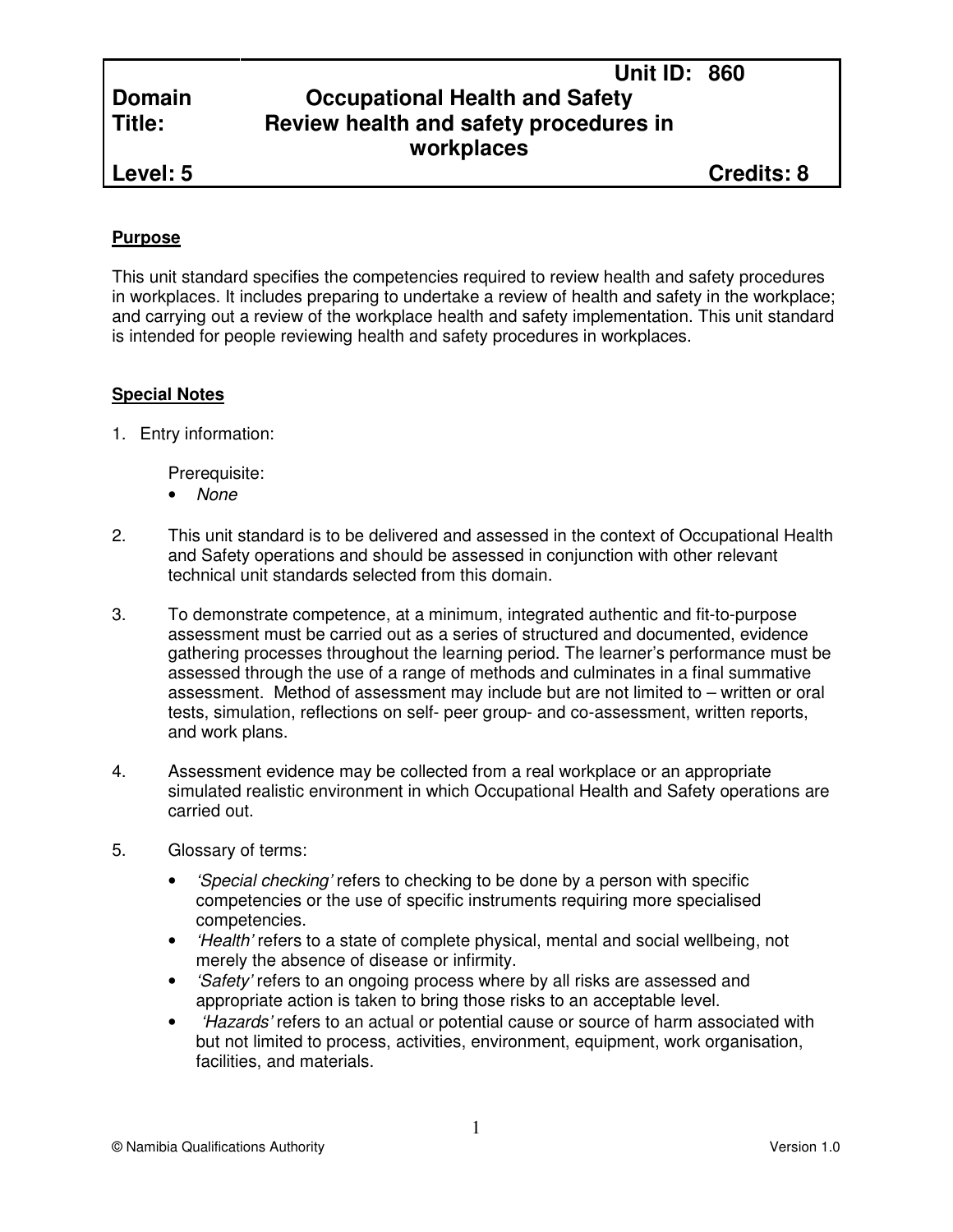- 'Specifications' refers to and includes any, or all of the following: manufacturer's specifications and recommendations, legislation and statutory requirements, and organisation's policies, procedures and guidelines.
- 6. All inspection, operation and maintenance procedures associated with the use of tools and equipment shall comply with statutory requirements and manufacturers' and/or company's guidelines and instructions.
- 7. Regulations and legislation relevant to this unit standard include the following:
	- The Constitution of the Republic of Namibia
	- Labour Act 2007 (Act no. 11, 2007)
	- Government Notice No. 156 Labour Act, 1992: "Regulations Relating to the Health and Safety of Employees at Work"
	- Presidential Proclamation No. 10 Labour Act, 1992 Part XI, Section 101 of the Labour Act 1992)
	- HIV Code on Employment

and all subsequent amendments.

#### **Quality Assurance Requirements**

This unit standard and others within this subfield may be awarded by institutions which meet the accreditation requirements set by the Namibia Qualifications Authority and the Namibia Training Authority and which comply with the national assessment and moderation requirements. Details of specific accreditation requirements and the national assessment arrangements are available from the Namibia Qualifications Authority and the Namibia Training Authority on www.nta.com.na.

## **Elements and Performance Criteria**

#### **Element 1: Prepare to undertake a review of health and safety in the workplace**

#### **Range**

Preparation to undertake a review may include but is not limited to comprehend gathered information on employer's and employee's legal responsibilities; specific legislation; the organisational structure applicable for the review; procedures for carrying out reviews; current health and safety procedures; identified hazards and previous risk assessments; access to resources relevant to carry out the review (e.g. analysis of absenteeism); reporting and recording procedures.

#### **Performance Criteria**

- 1.1 A work schedule for the review of health and safety conditions in accordance with company's procedures is planned.
- 1.2 Methods for the review that are suitable for the workplace are selected.